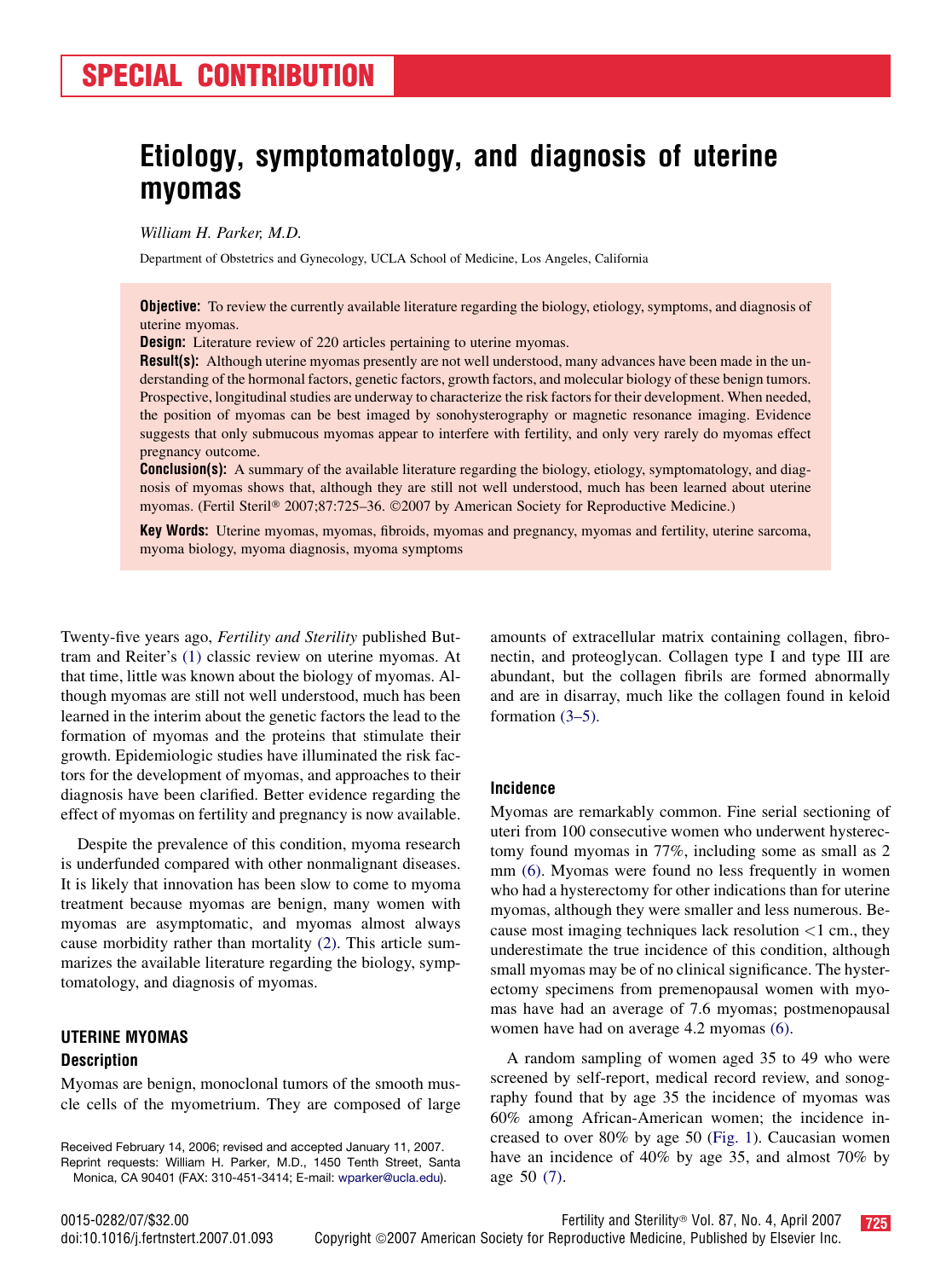# <span id="page-1-0"></span>FIGURE 1

Population-based incidence of myomas relative to age for African-American and Caucasian women in the United States. (Reprinted from Day Baird D, Dunson DB, Hill MC, Cousins D, Schectman JM. High cumulative incidence of uterine leiomyoma in black and white women: ultrasound evidence. Am J Obstet Gynecol 2003;188:100–7. Copyright 2003 Elsevier, Inc., with permission.)



Myomas are an enormous healthcare concern; they were the primary indication for surgery in 199,000 hysterectomies and 30,000 myomectomies performed in the United States in 1997 [\(8\).](#page-9-0) Inpatient surgery for myomas cost \$2.1 billion in the United States in 1997, and the cost of outpatient surgeries, medical and nonmedical costs, and time away from work or family adds significantly to these expenditures [\(9\).](#page-9-0)

# Etiology

Although the precise causes of myomas are unknown, advances have been made in the understanding of the hormonal factors, genetic factors, growth factors, and molecular biology of these benign tumors [\(10\)](#page-9-0). Factors possibly responsible for the initiation of acquired genetic changes found in myomas include intrinsic abnormalities of the myometrium, congenitally elevated estrogen receptors in the myometrium, hormonal changes, or a response to ischemic injury at the time of menses. Once established, these genetic changes are influenced by promoters (hormones) and effectors (growth factors).

#### Myoma Genetics

Myomas are monoclonal, and about 40% are chromosomally abnormal [\(11\).](#page-9-0) Commonly found abnormalities include translocations between chromosomes 12 and 14, deletions of chromosome 7, and trisomy of chromosome 12 [\(12\).](#page-9-0) Cellular, atypical, and large myomas are most likely to show chromosomal abnormalities. The remaining 60% may have undetected mutations.

More than 100 genes have been found to be up-regulated or down-regulated in myoma cells, including the sex-steroid associated genes estrogen receptor  $\alpha$ , estrogen receptor  $\beta$ , progesterone receptor A, progesterone receptor B, growth

hormone receptor, prolactin receptor, and extracellular matrix genes, and collagen genes [\(13\)](#page-9-0). Many of these genes appear to regulate cell growth, differentiation, proliferation, and mitogenesis.

#### Uterine Sarcoma Genetics

Genetic differences between myomas and leiomyosarcomas indicate they most likely have distinct origins, and leiomyosarcomas do not result from malignant degeneration of myomas [\(2\)](#page-9-0). Although myomas are proliferative tumors, they remain differentiated and have chromosomal rearrangements similar to other benign lesions. In contrast, leiomyosarcomas are undifferentiated and have complex chromosomal rearrangements and aneuploid karyotypes. Cluster analysis of 146 genes in leiomyosarcomas has shown that the majority are down-regulated, but in myomas or myometrium they are not. Comparative genomic hybridization has not found specific anomalies shared by myomas and leiomyosarcomas[\(14\)](#page-9-0).

#### Hormones

Both estrogen and progesterone appear to promote the development of myomas. Myomas are rarely observed before puberty, are most prevalent during the reproductive years, and regress after menopause. Factors that increase overall lifetime exposure to estrogen, such as obesity and early menarche, increase the incidence. Decreased exposure to estrogen found with exercise and increased parity is protective [\(15\).](#page-9-0)

Although blood levels of estrogen and progesterone are similar in women with and without clinically detectable myomas, levels of estradiol within myomas are higher than in normal myometrium. De novo production of estrogen within myoma tissue is suggested by increased levels of aromatase, an enzyme that converts androgens to estrogen. Low levels of enzymes that convert estradiol to estrone have been found in myoma cells and may promote accumulation of estradiol within the cells, leading to up-regulation of estrogen and progesterone receptors, hyperresponsiveness to estrogen, and myoma growth. Consistent with this idea, myomas show a higher proliferative index than normal myometrium throughout the menstrual cycle [\(15\)](#page-9-0).

Biochemical, clinical, and pharmacologic evidence confirm that progesterone is important in the pathogenesis of myomas. Myomas have increased concentrations of progesterone receptors A and B compared with normal myometrium [\(16, 17\)](#page-9-0).

The highest mitotic counts are found during the secretory phase at the peak of progesterone production, and mitotic counts are higher in women treated with medroxyprogesterone acetate (MPA) than in untreated controls [\(5, 18\)](#page-9-0). Gonadotropin-releasing hormone (GnRH) agonists decrease the size of myomas, but progestin given concurrently with GnRH prevents a decrease in size. One study found that use of progestin-only injectable contraceptives was inversely associated with risk of having myomas [\(19\)](#page-9-0). Mifepristone, a progesterone-receptor modulator, decreases myoma size [\(20\).](#page-9-0)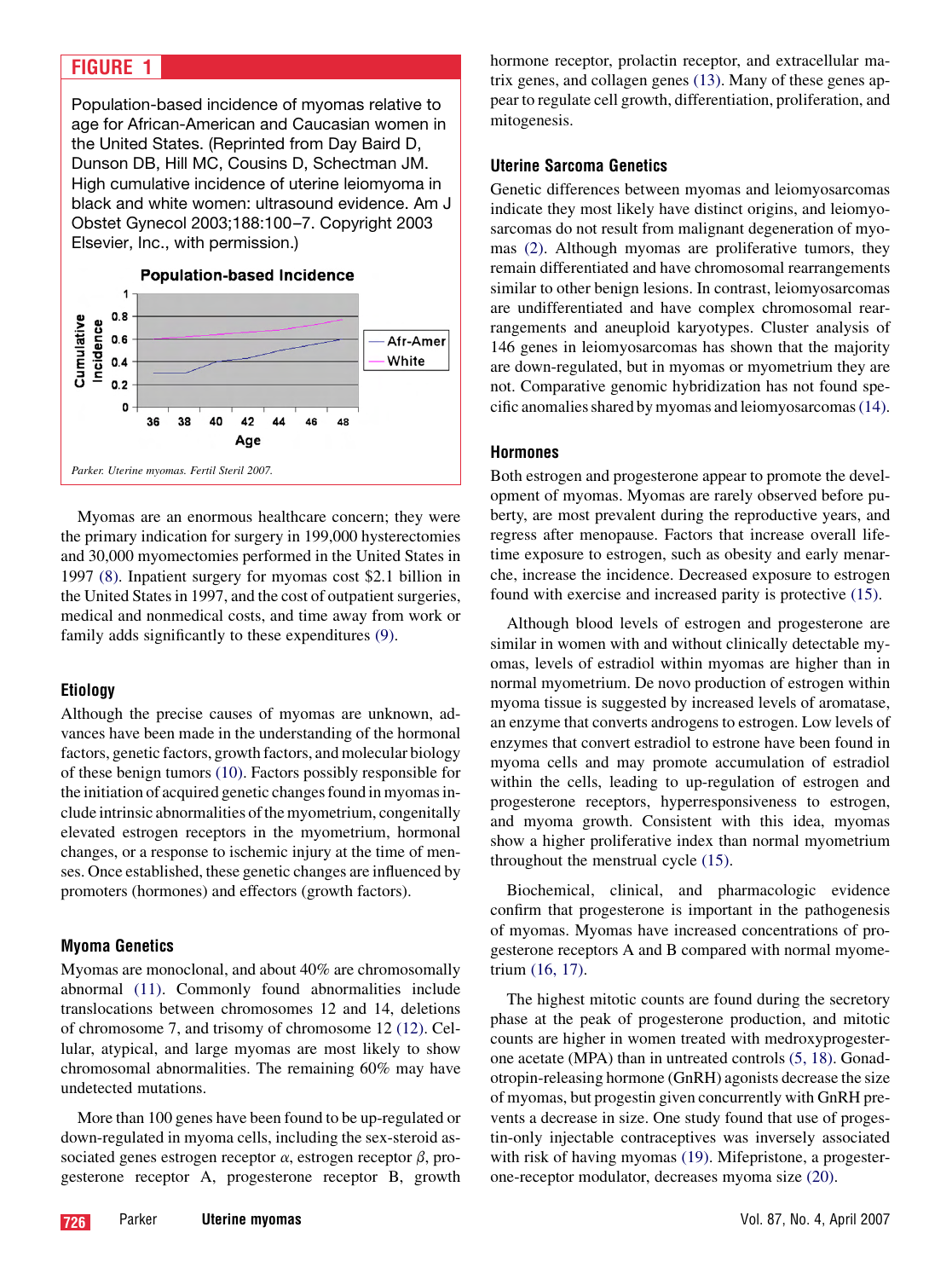# Growth Factors

Growth factors, proteins or polypeptides produced locally by smooth muscle cells and fibroblasts control the proliferation of cells and appear to stimulate myoma growth, primarily by increasing extracellular matrix. Some of the identified myoma-related growth factors are transforming growth factor- $\beta$  (TGF- $\beta$ ), basic fibroblast growth factor (bFGF), epidermal growth factor (EGF), platelet derived growth factor (PDGF), vascular endothelial growth factor (VEGF), insulin-like growth factor (IGF), and prolactin [\(10\)](#page-9-0). Growth factors affect cells in complex ways, and the response to combinations of growth factors may be different from the response to an individual factor.

Many of these growth factors are overexpressed in myomas and either increase smooth muscle proliferation (TGF- $\beta$ , bFGF), increase DNA synthesis (EGF, PDGF), stimulate synthesis of extracellular matrix (TGF- $\beta$ ), promote mitogenesis (TGF- $\beta$ , EGF, IGF, prolactin), or promote angiogenesis (bFGF, VEGF) [\(10\)](#page-9-0). It is likely that other myoma-related growth factors will be discovered, and it remains to be seen which factors will be important.

## Risk Factors

The literature regarding predisposing risk factors for development of myomas should be interpreted with caution. Analysis is limited by the paucity of studies available, the study populations (mostly in Caucasian women), and the conflicting results, which suggests other unexamined factors may be involved.

The high background prevalence of myomas, and possible detection bias as a consequence of increased medical surveillance of symptomatic women, may make interpretation of epidemiologic data difficult. The reliability of self-reported diagnoses may be questioned; the development of myomas may have preceded the exposure to risk factors but may not have been recognized until after presentation to a healthcare provider. Prospective, longitudinal studies are underway to better characterize the factors that influence the development of uterine myomas.

Age Women are most likely to be diagnosed with myomas during their forties; however, it is not clear whether this is because of increased formation or increased myoma growth secondary to hormonal changes during this time. Another factor that might distort the incidence may be the willingness of physicians to recommend, and for women to accept, hysterectomy only after they have completed the childbearing years (Fig. 2).

**Endogenous hormonal factors** Early menarche  $(<10$  years old) has been found to increase (relative risk [RR] 1.24) and late menarche  $(>16$  years) to decrease (RR 0.68) the risk of uterine myomas [\(21\).](#page-9-0) Myomas are smaller and less numerous in hysterectomy specimens from postmenopausal women when endogenous estrogen levels are low; myoma cell size is significantly smaller in postmenopausal women [\(6, 22\).](#page-9-0)

# FIGURE 2

Cumulative incidence of hysterectomy for African-American, Caucasian, and Hispanic women. (Reprinted from Myers E, Barber M, Couchman G, Datta S, Gray R, Gustilo-Ashby T, et al. Management of uterine fibroids. Vol. 1. AHRQ Evidence Reports, no. 24. AHRQ publication no. 01-E052, July 2001. Available at: http://www.ncbi.nlm.nih.gov/books/bv. fcgi?rid=hstat1.chapter.47755. Reprinted with permission from the author.)



Family history First-degree relatives of women with myomas have a 2.5 times increased risk of developing myomas [\(23, 24\).](#page-9-0) Women reporting myomas in two first-degree relatives are more than twice as likely to have strong expression of VEGF- $\alpha$  (a myoma-related growth factor) than women who have myomas but no family history [\(25\)](#page-9-0). Monozygous twins are reported to be hospitalized for treatment of myomas more often than dizygous twins, but these findings may be the result of reporting bias [\(26\)](#page-9-0).

Ethnicity A large study of women screened for the presence of myomas by self-report, medical record review, and sonography found that African-American women had a 2.9 times greater risk of having myomas than Caucasian women, and that this risk was unrelated to other known risk factors. African-American women also have myomas present at a younger age, and have more numerous, larger, and more symptomatic myomas [\(27, 28\)](#page-9-0).

It is unclear whether these differences are genetic or due to known differences in circulating estrogen levels, estrogen metabolism, diet, or environmental factors. However, a recent study found that the Val/Val genotype of an enzyme essential to estrogen metabolism, catechol-O-methyltransferase (COMT), is found in 47% of African American women but only 19% of white women. Women with this genotype are more likely to develop myomas, which may explain the higher prevalence of myomas among African-American women [\(29\).](#page-9-0) It is also interesting that myomas and keloids,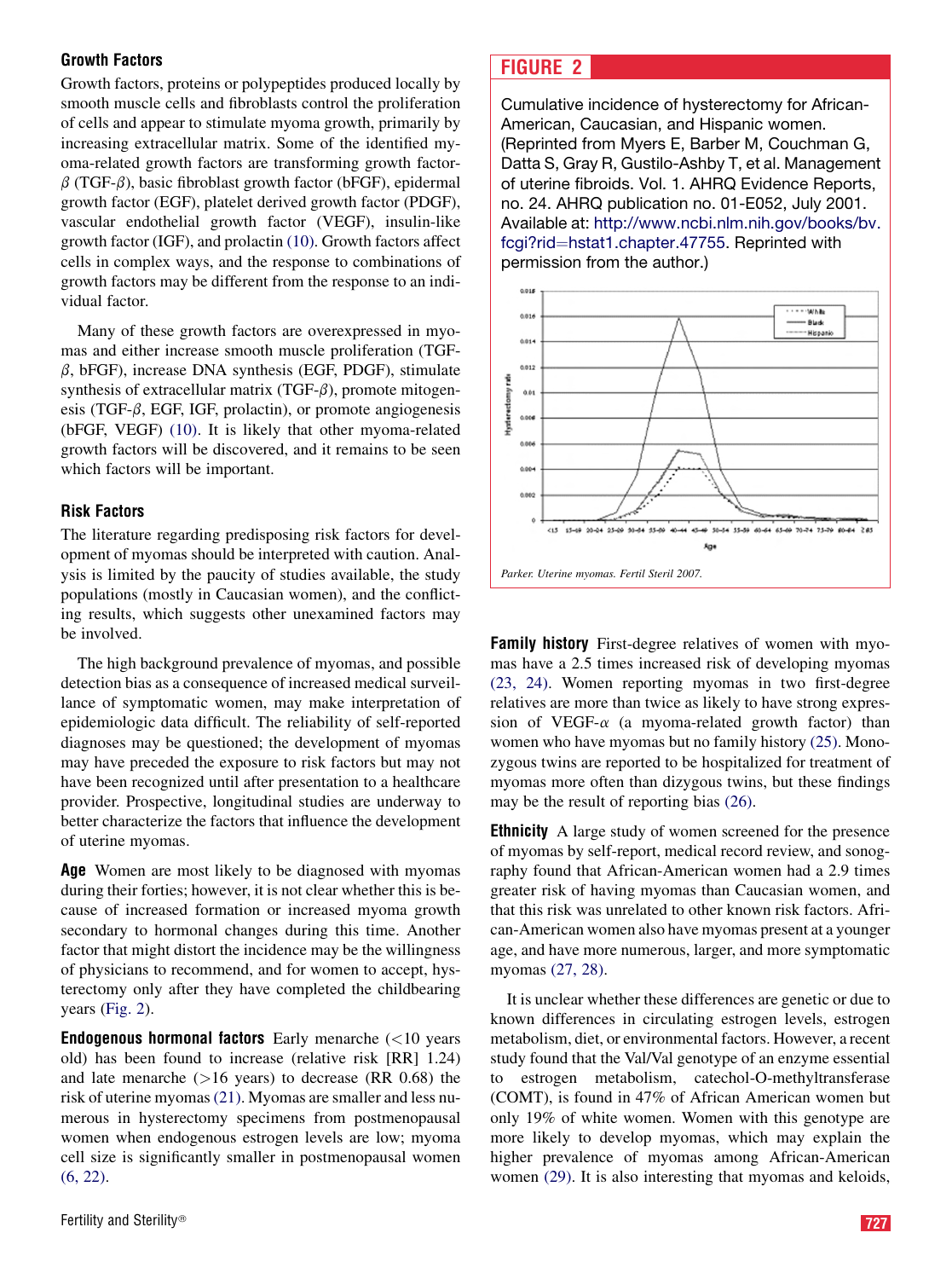both more common in African-American women, have similar gene characteristics.

**Weight** A prospective study found that the risk of myomas increased 21% with each 10 kg increase in body weight and with increasing body mass index [\(30\)](#page-9-0). Similar findings have been reported in women with greater than 30% body fat [\(31\)](#page-9-0). Obesity increases conversion of adrenal androgens to estrone and decreases sex hormone–binding globulin. The result is an increase in biologically available estrogen, which may explain an increase in myoma prevalence and/ or growth.

**Diet** Few studies have examined the association between diet and the presence or growth of myomas. One study found that beef, other red meat, and ham increased the incidence of myomas, but green vegetables decreased it. These findings are difficult to interpret because the study did not measure calorie and fat intake [\(32\)](#page-9-0). It is not clear whether vitamins, fiber, or phytoestrogen might be responsible for the observed effects.

**Exercise** Former college athletes are noted to have a 40% lower prevalence of myomas compared with nonathletes. It is not clear whether this difference represents the effects of exercise or lower conversion rates of androgens to estrogens due to lean body mass [\(33\)](#page-9-0).

**Oral contraceptives** There is no definite relationship between oral contraceptives and the presence or growth of myomas. One study found an increased risk of myomas with oral contraceptives  $(34)$ , but a subsequent study found no increased risk with use or duration of use [\(35\).](#page-9-0) Although another study found a decreased risk, women with known myomas may be prescribed oral contraceptives less frequently, leading to selection bias [\(21, 30, 36\)](#page-9-0).

Menopausal hormone therapy For the majority of postmenopausal women with myomas, hormone therapy will not stimulate uterine growth. If the uterus does grow, it is more likely related to the dose of progesterone than estrogen. Postmenopausal women with myomas were given 2 mg of oral estradiol daily and randomized to 2.5 or 5.0 mg of medroxyprogesterone acetate (MPA) per day. Myomas were measured sonographically before and 1 year after treatment [\(37\).](#page-9-0) Seventy-seven percent of women taking 2.5 mg of MPA had either no change or a decrease in myoma diameter, and 23% had a slight increase. However, 50% of women taking 5 mg of MPA had an increase in myoma size (mean diameter increase of 3.2 cm).

Postmenopausal women with myomas treated with 0.05 mg of transdermal estradiol daily were randomized to either low-dose MPA at 2.5 mg daily or placebo [\(38\)](#page-9-0). After 1 year, 74% of women taking MPA had no change or a decrease in uterine size, and 26% had a slight increase in uterine size. Similar changes were found in the women using transdermal estradiol alone.

Postmenopausal women with myomas who were treated with 0.625 mg of conjugated equine estrogen (CEE) and 5 mg of MPA were compared over 3 years with a similar group of women who were not taking hormone therapy [\(39\).](#page-9-0) Although a few women in the treatment and control groups had very slight increases  $(1.5 \text{ cm}^3)$  in myoma volumes after the first and second years, by the end of the third year only 3 of 34 (8%) treated and 1 of 34 (3%) untreated women had any increase in myoma volume over baseline. Postmenopausal women with known myomas, followed with sonography, were noted to have an average 0.5-cm increase in the diameter of myomas after using transdermal estrogen patches plus oral progesterone for 12 months. Women taking oral estrogen and progesterone had no increase in size [\(40\).](#page-9-0) Postmenopausal women treated for 12 months with raloxifene, a selective estrogen-receptor modulator, had decreased myoma size. Even at high doses of raloxifene, however, there was no effect in premenopausal women [\(15\).](#page-9-0)

**Pregnancy** Increased parity decreases the incidence and number of clinically apparent myomas [\(41–43\).](#page-9-0) Myomas share some characteristics with normal myometrium during pregnancy, including increased production of extracellular matrix and increased expression of receptors for peptide and steroid hormones. The postpartum myometrium returns to normal weight, blood flow, and cell size via apoptosis and dedifferentiation [\(44\).](#page-9-0) This remodeling process may be responsible for the involution of myomas. Another theory postulates that the vessels supplying myomas regress during involution of the uterus, depriving myomas of their source of nutrition [\(45\).](#page-10-0)

Childbearing during the midreproductive years (age 25 to 29 years) provides the greatest protection against myoma development. Pregnancies early in the reproductive years, before age 25, may occur before the formation of myomas, and pregnancies after age 30 may occur when myomas are too large to regress [\(Fig. 3\)](#page-4-0) [\(43\)](#page-9-0).

**Smoking** Smoking may reduce the incidence of myomas. A number of factors decrease bioavailability of estrogen at the target tissue; reduced conversion of androgens to estrone secondary to inhibition of aromatase by nicotine, increased 2-hydroxylation of estradiol, or stimulation of higher sex hormone–binding globulin levels [\(46–48\).](#page-10-0) An epidemiologic study of African-American women did not find an increased risk of myomas among smokers, and postulated that a decrease in estrogen may be countered by cell proliferation stimulated by components of smoke such as dioxin [\(49, 50\).](#page-10-0)

**Tissue injury** Cellular injury or inflammation resulting from an environmental agent, an infection, or hypoxia have been proposed as mechanisms for initiation of myoma formation [\(51\).](#page-10-0) However, no increased incidence has been found in women who have had sexually transmitted infections, an increased number of sexual partners, a younger age at first intercourse, prior intrauterine device use, or prior talc exposure. Herpes simplex virus I or II, cytomegalovirus,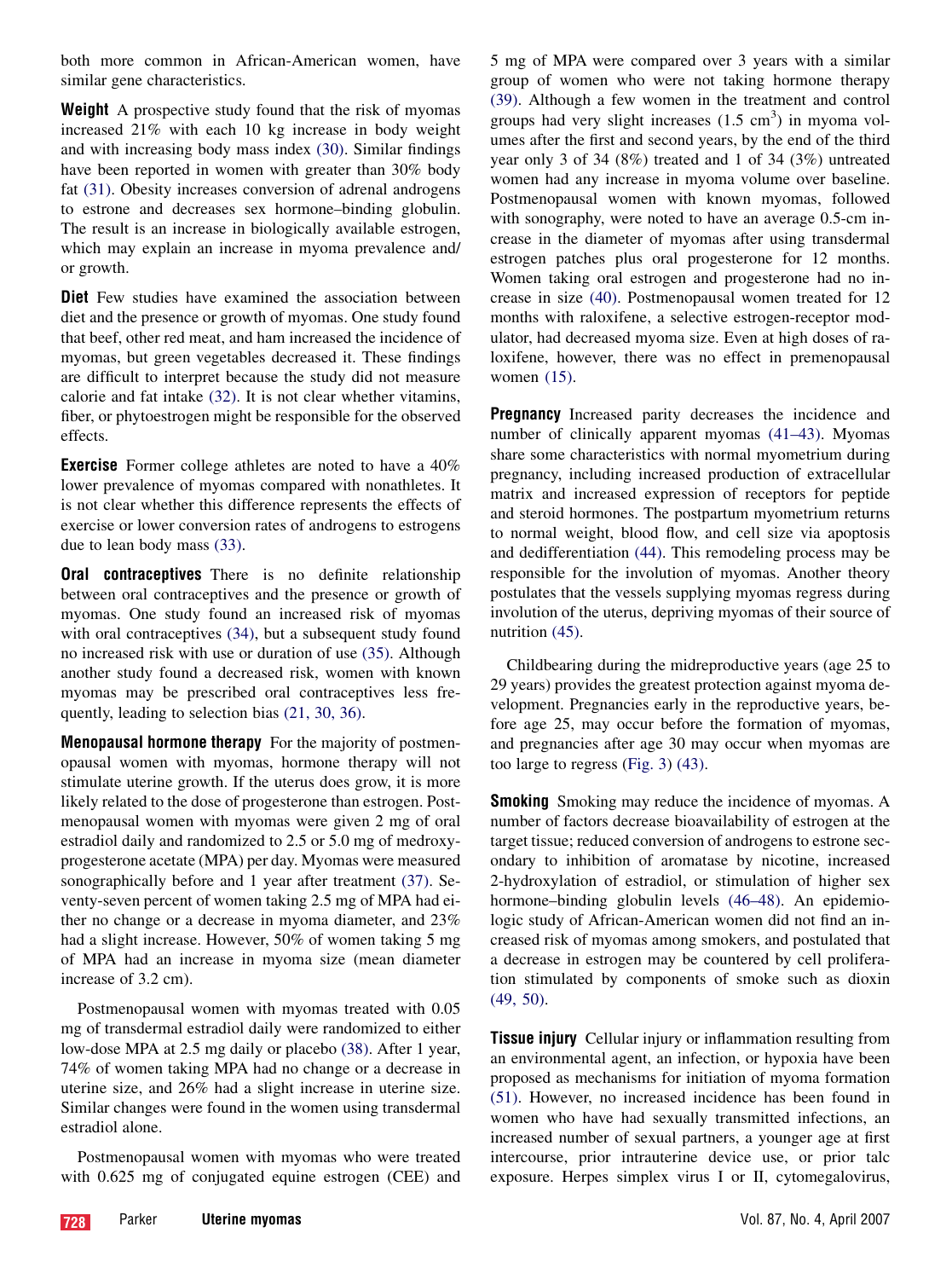# <span id="page-4-0"></span>FIGURE 3

The relative risks of increased fibroid development associated with age at delivery among 624 participants in the U.S. National Institute of Environmental Health Sciences Uterine Fibroid Study. (Reprinted from Baird DD, Dunson DB. Why is parity protective for uterine fibroids? Epidemiology 2003;14:247–50. Copyright 2003 Lippincott Williams & Wilkins, with permission.)



Epstein-Barr virus, or chlamydia have not been found in myomas. Vasoconstriction-induced hypoxia during menstruation has been proposed, but not confirmed, as another possible source of myometrial injury.

# SYMPTOMS

Although the presence of myomas is almost never associated with mortality, myomas may cause morbidity and affect quality of life.

## Abnormal Bleeding

The association of myomas with abnormal uterine bleeding, principally menorrhagia, has not been clearly established. The presence of myomas does not necessarily lead to menorrhagia, so other possible etiologies should be considered, including coagulopathies such as von Willebrand disease [\(52\)](#page-10-0).

When a population-based, non-care–seeking cohort of women was evaluated by abdominal and transvaginal sonography, myomas were detected in 73 women (21.4%). After adjustment for covariates, the presence of any myoma was not statistically significantly related to length of the menstrual cycle  $(P = .40)$  or heaviness of flow (odds ratio [OR] 1.3, confidence interval [CI] 0.7–2.5). Neither the number, volume, subserosal or intramural location (insufficient numbers to analyze submucosal), nor anterior or posterior position of myomas were related to menstrual cycle characteristics [\(53\).](#page-10-0)

A random sample of women aged 35 to 49 was evaluated by self-reported bleeding patterns and by abdominal and transvaginal sonography to determine presence, size, and location of myomas [\(54\).](#page-10-0) Of the 878 women screened, 564 (64%) had myomas, and 314 (36%) did not. Forty-six percent of the women with myomas reported ''gushing blood'' during their menstrual periods compared with 28% without myomas. Gushing blood and length of periods were related to size of myomas (large myomas  $RR = 1.9$ , CI 1.5–2.5), but not to presence of submucous myomas or to multiple myomas.

The same study found that women with myomas used 7.5 pads or tampons on the heaviest day of bleeding compared with 6.1 pads or tampons used by women without myomas. Women with myomas larger than 5 cm had slightly more gushing and used about three more pads or tampons on the heaviest day of bleeding than women with smaller myomas [\(54\).](#page-10-0)

Some women with myomas may have menorrhagia, and theories for the possible cause include venous ectasia resulting from mechanical compression of veins by myomas, or altered function, expression or storage of vasoactive growth factors produced by myomas [\(51, 55, 56\).](#page-10-0) A variety of myoma-related growth factors increase proliferation or vascular caliber or promote angiogenesis. The initial molecular biology-derived therapy will likely be targeted at angiogenesis.

# Pain

Women with myomas are only slightly more likely to experience pelvic pain than women without myomas. Transvaginal sonography was performed on a population-based cohort of 635 non-care–seeking women with an intact uterus to determine the presence of uterine myomas. Concurrent symptoms of dyspareunia, dysmenorrhea, or non-cyclic pelvic pain were measured by visual analog scales. The 96 women found to have myomas were only slightly more likely to report moderate or severe dyspareunia ( $OR = 2.8$ , CI 0.9–8.3) or noncyclic pelvic pain (OR  $= 2.6$ , CI 0.9–7.6), and had no higher incidence of moderate or severe dysmenorrhea ( $OR = 1.1$ , CI 0.59–2.6) than women without myomas. Neither the number or total volume of myomas was related to pain [\(57\)](#page-10-0).

#### Urinary Symptoms

Few studies have examined the relationship of myomas to urinary symptoms. Fourteen women with large myomas and urinary symptoms were given six monthly injections of GnRH agonist with a resulting 55% decrease in uterine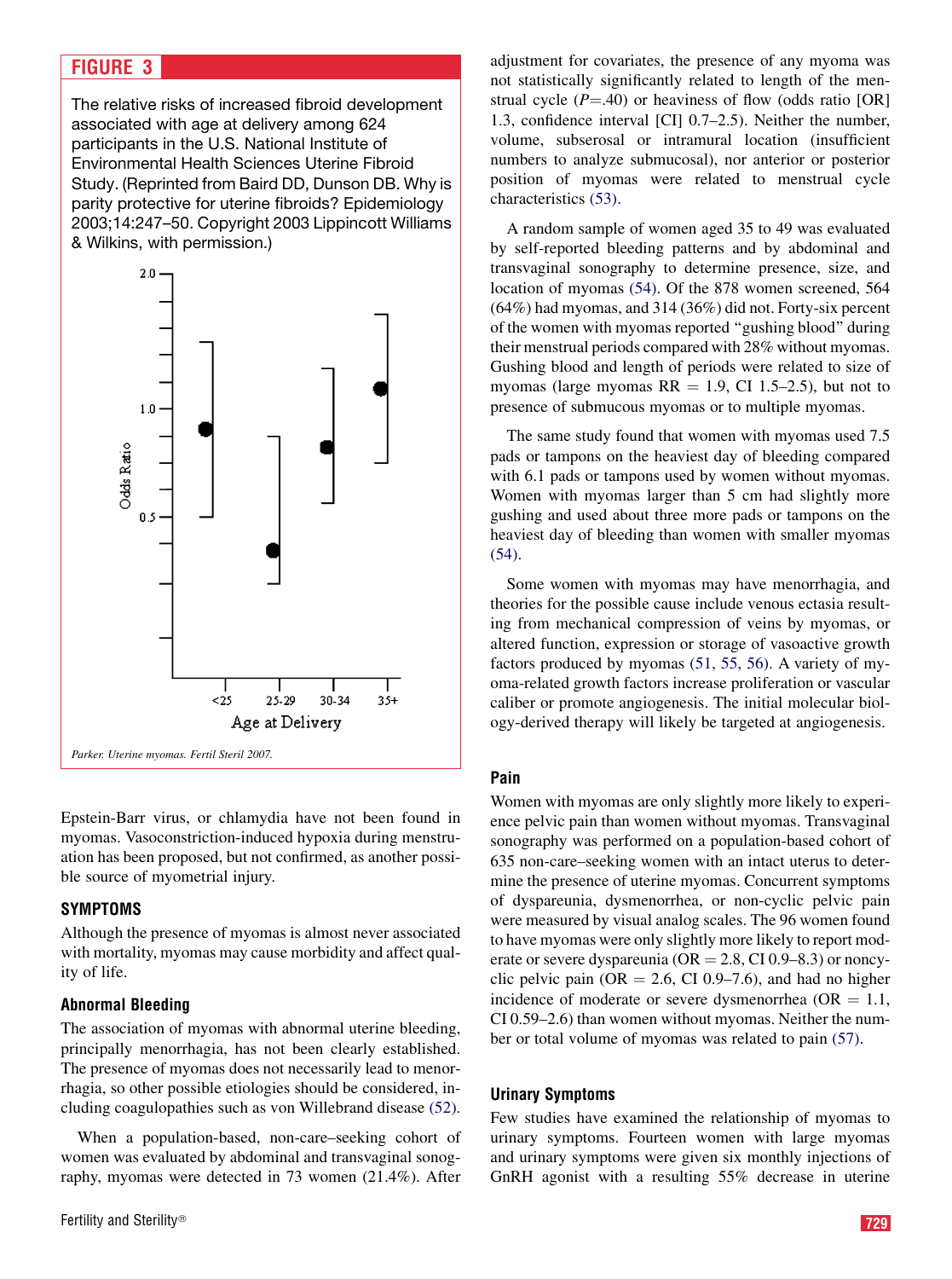volume. Following therapy, a decrease in urinary frequency, nocturia, and urgency was found, but there were no changes in urge or stress incontinence as measured by symptoms or urodynamic studies. It is not clear whether these findings are related to a decrease in uterine volume or other effects of GnRH treatment [\(58\)](#page-10-0).

Following a 35% mean uterine volume reduction after uterine artery embolization, frequency and urgency was greatly improved in 53% of women ( $n = 306$ ), moderately improved in 15%, slightly improved in 18%, and unchanged or worse in only 14%. This finding suggests that increased uterine volume associated with myomas is related to urinary symptoms [\(59\)](#page-10-0).

## Natural History of Myomas

Few longitudinal studies of myoma growth have been conducted. One study evaluated 64 asymptomatic premenopausal women using saline-infusion sonograms performed at baseline (average age: 41) and 2.5 years later [\(60\)](#page-10-0). Eleven women (16%) had myomas at baseline (mean diameter: 19 mm), and 17 (27%) had myoma diagnosed at the follow-up evaluation (mean diameter: 27 mm). The rate of growth varied from  $-0.9$  cm to  $+6.8$  cm. Nine women were found to have new myomas after 2.5 years [\(60\)](#page-10-0).

A recent ongoing study of myoma growth followed 120 women with four magnetic resonance imagining (MRI) examinations over 1 year. A computer-aided image analysis program evaluated 1076 volumes of myomas classified as small  $( $7 \text{ cm}^3$ ), medium (7 to 50 cm<sup>3</sup>), or large (>50$ cm<sup>3</sup>). It is interesting that 1 year later all myomas were noted to be larger. Large and medium myomas grew more than small myomas, and intramural myomas grew more than subserous or submucosal myomas. Measured rates of growth were similar for different races and ethnic groups [\(61\).](#page-10-0) Continued follow-up studies of these women should provide a better understanding of this important issue.

#### Rapid Myoma Growth

In premenopausal women, ''rapid uterine growth'' almost never indicates presence of uterine sarcoma. One study found one sarcoma among 371 (0.26%) women operated on for rapid growth of presumed myomas. No sarcomas were found in the 198 women who had a 6-week increase in uterine size over 1 year [\(62\)](#page-10-0). The association between rapid growth of presumed myomas and sarcoma has not been substantiated.

#### Uterine Sarcoma

Most women found to have uterine sarcoma are clinically suspected of having a pelvic malignancy [\(62, 63\)](#page-10-0). Of nine women, aged 64 to 86, found to have uterine sarcomas, eight had been admitted with abdominal pain and vaginal bleeding and were thought to have gynecologic malignancies: presumed uterine sarcoma in four, endometrial carcinoma in three, and ovarian cancer in one. One additional woman had prolapse surgery, and a sarcoma was found incidentally [\(62\).](#page-10-0) Between 1989 and 1999, the U.S. National Cancer Institute's Surveillance Epidemiology and End Results (SEER) database reported 2098 women with uterine sarcomas with an average age of 63 years [\(64\);](#page-10-0) however, a review of the literature found a mean age of 36 years in women who had undergone myomectomy [\(62\)](#page-10-0). Thus, the age of the patient and clinical presentation may help distinguish growing myomas from sarcoma.

## DIAGNOSIS

#### Pelvic Examination

Clinically significant subserosal and intramural myomas can usually be diagnosed by pelvic examination based on findings of an enlarged, irregularly shaped, firm, and nontender uterus [\(65, 66\)](#page-10-0).

Uterine size, as assessed by bimanual examination, correlates well with uterine size and weight at pathologic examination, even in most obese women (body mass index  $>$ 30) [\(65\)](#page-10-0). Routine sonographic examination is not necessary when the diagnosis is almost certain. However, submucous myomas often require saline-infusion sonography, hysteroscopy, or MRI for definitive diagnosis.

## Imaging

The optimal selection of patients for medical therapy, noninvasive procedures, or surgery depends on an accurate assessment of the size, number, and position of myomas. Imaging techniques available for confirming the diagnosis of myomas include sonography, saline-infusion sonography, hysteroscopy, and MRI.

Transvaginal sonography is the most readily available and least costly technique and may be helpful for differentiating myomas from other pelvic conditions. Large myomas may be best imaged with a combination of transabdominal and transvaginal sonography. Sonographic appearance of myomas can be variable, but frequently they appear as symmetrical, well-defined, hypoechoic, and heterogenous masses. However, areas of calcification or hemorrhage may appear hyperechoic, and cystic degeneration may appear anechoic. Sonography may be inadequate for determining the precise number and position of myomas, although transvaginal sonography is reasonably reliable for uteri  $\langle 375 \text{ mL} \rangle$  in total volume or containing four myomas or fewer [\(67\)](#page-10-0).

Saline-infusion sonography uses saline inserted into the uterine cavity to provide contrast and better define submucous myomas, polyps, endometrial hyperplasia, or carcinoma. Magnetic resonance imagine is an excellent method to evaluate the size, position, and number of uterine myomas and is the best modality for exact evaluation of submucous myoma penetration into the myometrium [\(68\).](#page-10-0) The advantages of MRI include no dependence on operator techniques and the low interobserver variability in interpretation of images for submucous myomas, intramural myomas, and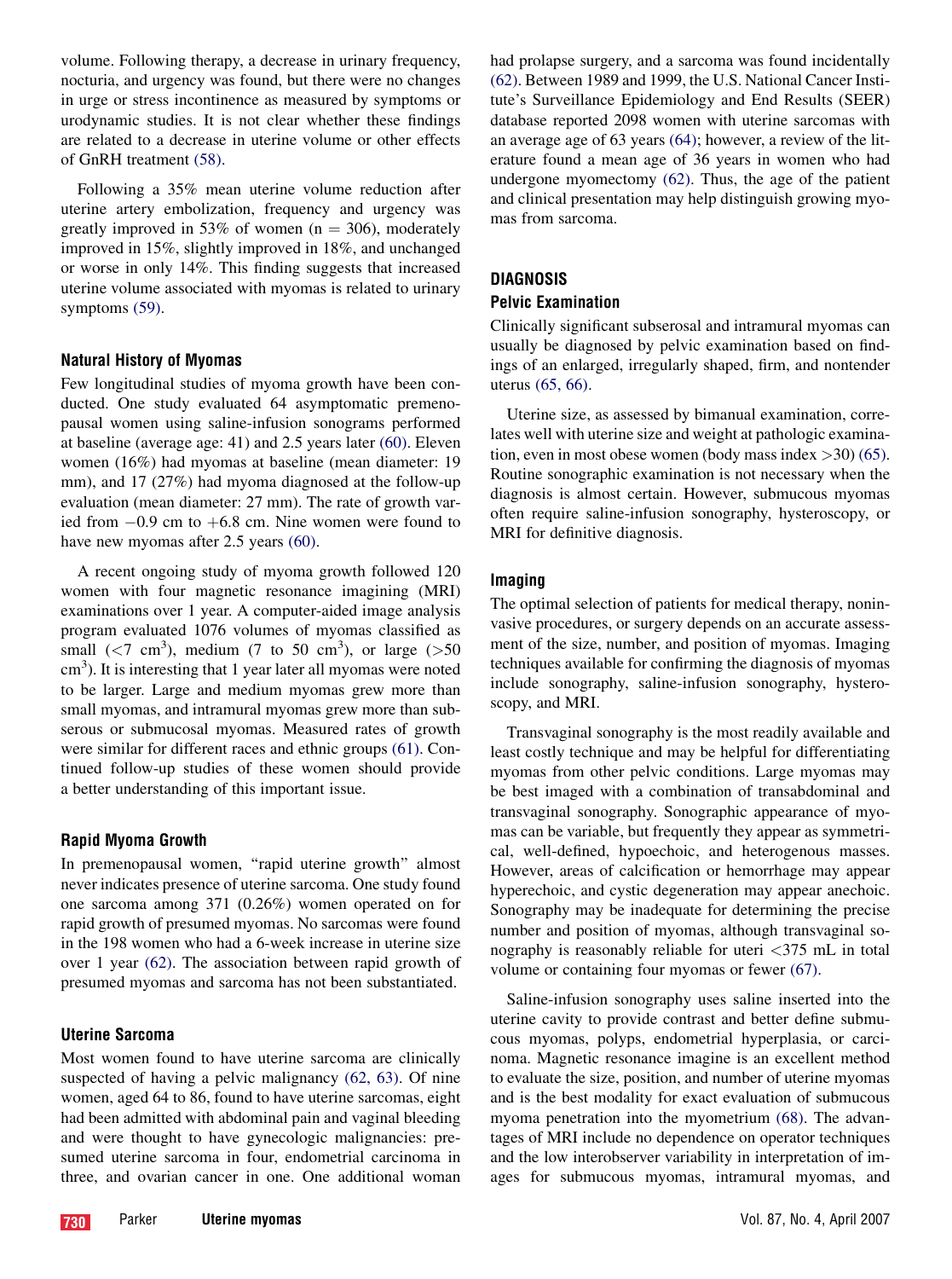adenomyosis when compared with transvaginal sonography, saline-infusion sonograms, and hysteroscopy [\(67, 69\)](#page-10-0).

Magnetic resonance imaging may differentiate adenomyosis from myomas. In 22 women scheduled for hysterectomy, MRI (sensitivity 64%, specificity 88%) was superior to transvaginal sonography (sensitivity 59%, specificity 79%) for the diagnosis of adenomyosis. The presence of adenomyosis was associated with junctional zone thickness of more than 15 mm (or 12 mm in a nonuniform junctional zone). Focal, not well-demarcated, high-intensity or low-intensity areas in the myometrium also correlate with adenomyosis [\(70\).](#page-10-0)

Preoperative transvaginal sonography, saline-infusion sonography, hysteroscopy, and MRI were all performed in each of 106 women scheduled for hysterectomy, and the findings were compared with the results of the pathologic examination. Submucous myomas were best identified with MRI (100% sensitivity, 91% specificity). Identification was about equal with transvaginal sonography (sensitivity 83%, specificity 90%), saline-infusion sonography (sensitivity 90% specificity 89%), and hysteroscopy (sensitivity 82%, specificity 87%) [\(68\)](#page-10-0).

Magnetic resonance imaging allows the evaluation of submucous, intramural, and subserosal myomas, helps define what can be expected at surgery, and might help the surgeon avoid missing myomas during surgery [\(71\)](#page-10-0).

# Uterine Sarcoma

The preoperative diagnosis of leiomyosarcoma may be possible. Diagnosis with total serum lactic acid dehydrogenase (LDH), LDH isoenzyme 3, and gadolinium-enhanced MRI (Gd-DTPA) with initial images taken between 40 and 60 seconds has been reported to be highly accurate. A study of 87 women with uterine myomas, 10 women with leiomyosarcomas, and 130 women with degenerating myomas reported 100% specificity, 100% positive predictive value, 100% negative predictive value, and 100% diagnostic accuracy for leiomyosarcoma [\(72\)](#page-10-0) [\(Fig. 4\)](#page-7-0).

# MYOMAS AND FERTILITY

The presence of submucous myomas decreases fertility, and their removal increases fertility to baseline rates. Neither intramural nor subserosal myomas appear to affect fertility rates, and their removal has not been shown to increase fertility [\(73\).](#page-10-0) Unfortunately, the literature relating myomas and fertility is limited by a lack of prospective, randomized, controlled studies examining this important question. Existing studies were mostly observational and have had disparate designs, with some studies omitting important information such as myoma diagnostic methods, type of evaluation of the uterine cavity (hysteroscopy or saline-infusion sonography), size and number of myomas, patient ages, and type of fertility treatment. Most studies lack the statistical power to make valid conclusions.

Proper evaluation of the uterine cavity is important for any study of myomas and fertility. If the submucous component of an intramural myoma is not appreciated, then any decrease in fertility will be attributed to an intramural myoma rather than a submucous myoma. As noted previously, both hysteroscopy and saline-infusion sonography have been shown to be far superior in detecting submucous myomas than transvaginal sonography or hysterosalpingography [\(68\).](#page-10-0) Although MRI is the best method, it is expensive and not often used for this evaluation.

To help clarify the relationship between myomas and infertility, a meta-analysis was performed [\(73\).](#page-10-0) Eleven studies, each with its own shortcomings, were analyzed. Submucous myomas with distortion of the uterine cavity appear to decrease fertility as pregnancy rates decrease by 70% (RR 0.32, CI 0.13–0.70). In women undergoing IVF, resection of submucous myomas restored fertility to equal that of infertile controls who do not have myomas and underwent in vitro fertilization (RR 1.72, CI 1.13–2.58). Neither the presence of intramural nor subserosal myomas decreased fertility (intramural: RR 0.94, CI 0.73–1.20; subserosal: RR 1.1, CI 0.06–1.72). Removal of intramural or subserosal myomas by abdominal or laparoscopic myomectomy did not improve fertility. Unfortunately, insufficient data exist to help evaluate the impact on fertility rates of size or number of myomas. An updated meta-analysis including studies published after 2001 came to the same conclusions (E. A. Pritts, personal communication).

The risks of myomectomy include operative and anesthetic risks, risk of infection, postoperative adhesions, a very small risk of uterine rupture, the increased likelihood that a Cesarean section will be used for delivery, and the expense of surgery plus the discomfort and time for recovery. Therefore, until intramural myomas are shown to decrease and myomectomy to increase fertility rates, surgery should be undertaken with reluctance. Randomized studies are needed to clarify these important issues.

# MYOMAS AND PREGNANCY

# Incidence of Myomas during Pregnancy

During pregnancy, the incidence of sonographically detected myomas is low [\(74\).](#page-10-0) Of 12,600 women attending a prenatal clinic, routine second trimester sonography identified myomas in 183 women (mean age: 33 years), for an incidence of 1.5%. Only 30% of the 183 women were suspected of having myomas on pelvic examination [\(75\).](#page-10-0) Clinical examination has been reported to detect 42% of myomas greater than 5 cm during pregnancy, but only 12.5% when they are less than  $5 \text{ cm} (76)$  $5 \text{ cm} (76)$ .

# Effect of Pregnancy on Myomas

Pregnancy has a variable and unpredictable effect on myoma growth, likely dependent on individual differences in genetics, circulating growth factors, and myoma-localized receptors. However, most myomas do not increase in size during pregnancy. A prospective study of 36 pregnant women who had a single myoma found during routine first-trimester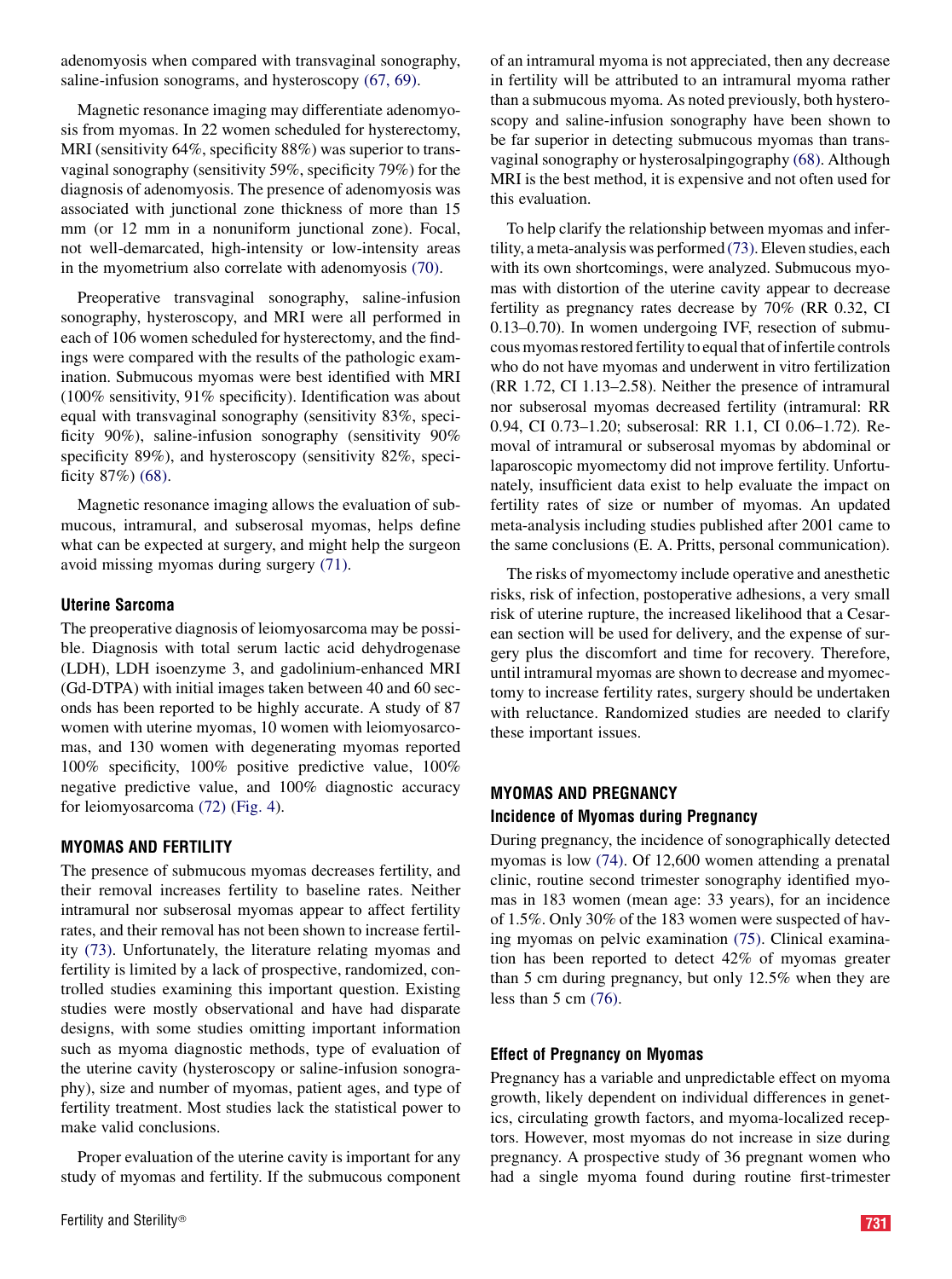# <span id="page-7-0"></span>FIGURE 4

MR images of degenerating myoma and leiomyosarcoma. (A) Degenerating myoma shows no enhancement after gadolinium. (B) Leiomyosarcoma enhanced with Gd-DPTA at 60 seconds after administration. (C) Leiomyosarcoma enhanced with Gd-DPTA at 60 seconds after administration. (Reprinted from Goto A, Takeuchi S, Sugimura K, Maruo T. Usefulness of Gd-DTPA contrast-enhanced dynamic MRI and serum determination of LDH and its isozymes in the differential diagnosis of leiomyosarcoma from degenerated leiomyoma of the uterus. Int J Gynecol Cancer 2002;12:354–61. Copyright 2002 Blackwell Publishing, with permission.)



Parker. Uterine myomas. Fertil Steril 2007.

sonographic screening who were then examined by sonography at 2 to 4 week intervals found that 69% of the women had no increase in volume throughout pregnancy. In the 31% of women noted to have an increase in myoma volume, the greatest increase occurred before the 10th week of gestation. There was no relationship between initial myoma volume and myoma growth during gestational periods. A reduction in myoma size was observed 4 weeks after delivery [\(77\).](#page-10-0)

# Myoma Degeneration during Pregnancy

In women noted to have myomas during pregnancy, clinical symptoms and sonographic evidence of myoma degeneration occur in about 5% [\(75, 78\)](#page-10-0). One theory proposes that as the uterus grows a myoma may change orientation to supplying blood vessels with subsequent obstruction of the vessels. Among 113 women followed during pregnancy with serial sonography, 10 (9%) developed anechoic spaces or coarse heterogenous patterns in the myomas consistent with degeneration. Seven of those 10 (70%) also had severe abdominal pain consistent with clinical symptoms of degeneration and required hospitalization. Four women had symptoms for 7 days, and three women had recurrence of symptoms during the remainder of pregnancy. No sonographic changes were noted in the other 103 women, and only 11.7% had similar abdominal pain  $(P<.001)$  [\(78\)](#page-10-0). A small study of women with pain during pregnancy from presumed myomas found ibuprofen to shorten the hospital stay and decrease the rate of readmission [\(79\)](#page-10-0).

# Influence of Myomas on Pregnancy

Very rarely does the presence of a myoma during pregnancy lead to an unfavorable outcome. Many problems exist with the current literature regarding the effect of myomas on pregnancy; the most significant is the problem of selection bias. However, two studies reported on large populations of pregnant women examined with routine second-trimester sonography with follow-up and delivery at the same institution.

In one study, 12,600 pregnant women were evaluated, and the outcomes of 167 women with myomas were compared with women without myomas. There were no significant differences, despite similar clinical management, in the incidence of preterm delivery, premature rupture of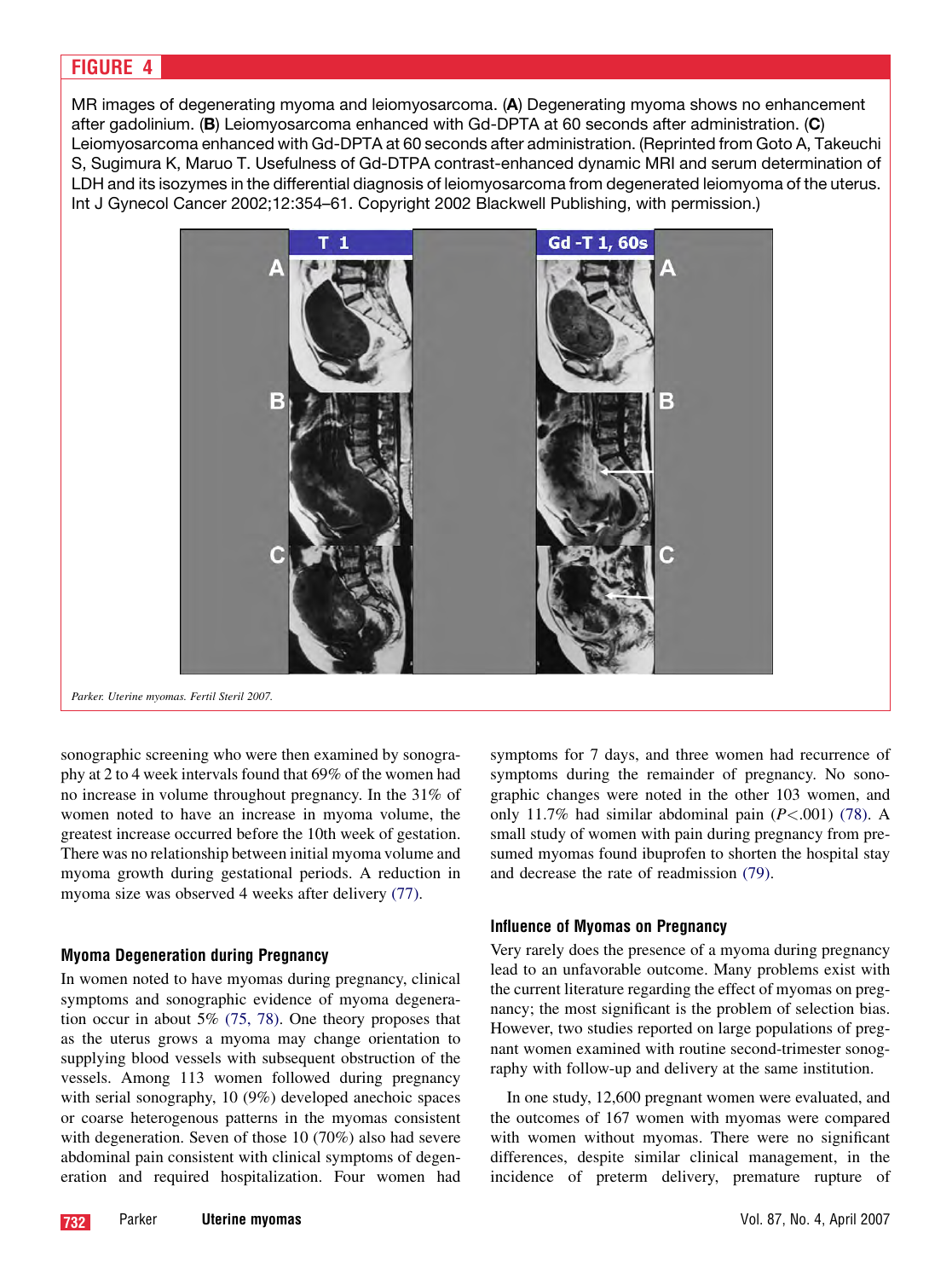membranes, fetal growth restriction, placenta previa, placental abruption, postpartum hemorrhage, or retained placenta. Only cesarean section was more common among women with myomas (23% vs 12%, *P*<.001) [\(75\).](#page-10-0)

The other study reviewed 15,104 pregnancies and compared 401 women found to have myomas to the remaining women without myomas. Although the presence of myomas did not increase the risk of premature rupture of membranes, operative vaginal delivery, chorioamnionitis or endomyometritis, there was increased risk of preterm delivery (19.2% vs 12.7%), placenta previa (3.5% vs 1.8%), and postpartum hemorrhage (8.3% vs 2.9%). Cesarean section was again more common (49.1% vs 21.4%) [\(80\)](#page-10-0).

Lower uterine segment myomas appear to increase the cesarean section rate when compared with myomas in the uterine body (53% vs 30.8%). The presence of submucous myomas and multiple myomas may also increase the cesarean section rate [\(75, 81\).](#page-10-0) However, the recent study evaluated size, number, and position of myomas and found that myoma size >10 cm was associated with malposition but not cesarean section rate. An increased number of myomas was not associated with outcomes, and there were insufficient data to evaluate the influence of myoma position [\(80\)](#page-10-0).

Fetal injury attributed to mechanical compression by myomas has been reported to occur very infrequently. A review of the literature from 1980 to 2005 revealed one case of fetal head anomalies with fetal growth restriction, one case of a postural deformity, one case of a limb reduction, and one case of fetal head deformation with torticollis [\(82–85\)](#page-10-0).

No data are available comparing pregnancy outcomes following myomectomy with pregnancy outcomes in women with untreated myomas. Any decision to perform myomectomy should take into account the risks of surgery, anesthesia, postoperative adhesions, likelihood of subsequent cesarean delivery, and concerns about discomfort, expense, and time away from work or family.

# Rupture of Myomectomy Scar during Pregnancy

Uterine rupture during pregnancy or delivery as a consequence of abdominal myomectomy appears to be extremely rare. A report of 98,872 deliveries over 30 years found 76 cases of uterine rupture in the third trimester, but only one of these women had a prior myomectomy, and 16 women had had no prior uterine incisions [\(86\)](#page-10-0).

Review of 137,582 pregnancies found 133 cases of uterine rupture after the 28th week of pregnancy, of which three followed abdominal myomectomies [\(87\)](#page-10-0). The number of women who had had a previous myomectomy in these two studies is unknown, so the incidence of rupture cannot be calculated. Eighty-three women during the same period (1958 to 1960) had elective cesarean section for previous myomectomy scars, and none had uterine rupture during pregnancy.

There are 11 reports of uterine rupture following laparoscopic myomectomy [\(88–98\).](#page-10-0) The seemingly high number of events, particularly as laparoscopic myomectomy is uncommonly performed, brings up the question as to whether the procedure has more risk of subsequent rupture, or whether rupture is being more completely reported because laparoscopic myomectomy has been recently developed and the question is of academic interest.

# SUMMARY

- 1. Myomas are remarkably common. Fine serial sectioning of uteri from 100 consecutive women who underwent to hysterectomy found myomas in 77%.
- 2. Myomas are monoclonal, and about 40% are chromosomally abnormal; the remaining 60% may have undetected mutations.
- 3. Genetic differences between myomas and leiomyosarcomas indicate that they most likely have distinct origins and that leiomyosarcomas do not result from malignant degeneration of myomas.
- 4. Both estrogen and progesterone appear to promote the development of myomas. Growth factors produced by smooth muscle cells and fibroblasts control proliferation and stimulate myoma growth.
- 5. First-degree relatives of women with myomas have a 2.5 times increased risk of developing myomas. African-American women had a 2.9 times greater risk of having myomas, have myomas present at a younger age, and have more numerous, larger and more symptomatic myomas than Caucasian women.
- 6. There is no definite relationship between oral contraceptives and the presence or growth of myomas, and hormone therapy will not stimulate myoma growth in the majority of postmenopausal women.
- 7. The association of myomas with menorrhagia has not been clearly established. Other possible causes, including coagulopathies such as von Willebrand disease, should be considered. Women with myomas are only slightly more likely to experience pelvic pain than women without myomas.
- 8. In premenopausal women, ''rapid uterine growth'' almost never indicates the presence of uterine sarcoma. The preoperative diagnosis of leiomyosarcoma in premenopausal and postmenopausal women may be possible using total serum lactic acid dehydrogenase (LDH), LDH isoenzyme 3, and gadolinium-enhanced dynamic MRI (Gd-DTPA).
- 9. The presence of submucous myomas decreases fertility, and their removal increases fertility to baseline rates. Neither intramural nor subserosal myomas appear to affect fertility rates, and removal has not been shown to increase fertility.
- 10. Pregnancy has a variable and unpredictable effect on myoma growth, but most myomas do not increase in size during pregnancy. Very rarely does the presence of a myoma during pregnancy lead to an unfavorable outcome. Uterine rupture during pregnancy or delivery as a consequence of abdominal myomectomy appears to be extremely rare.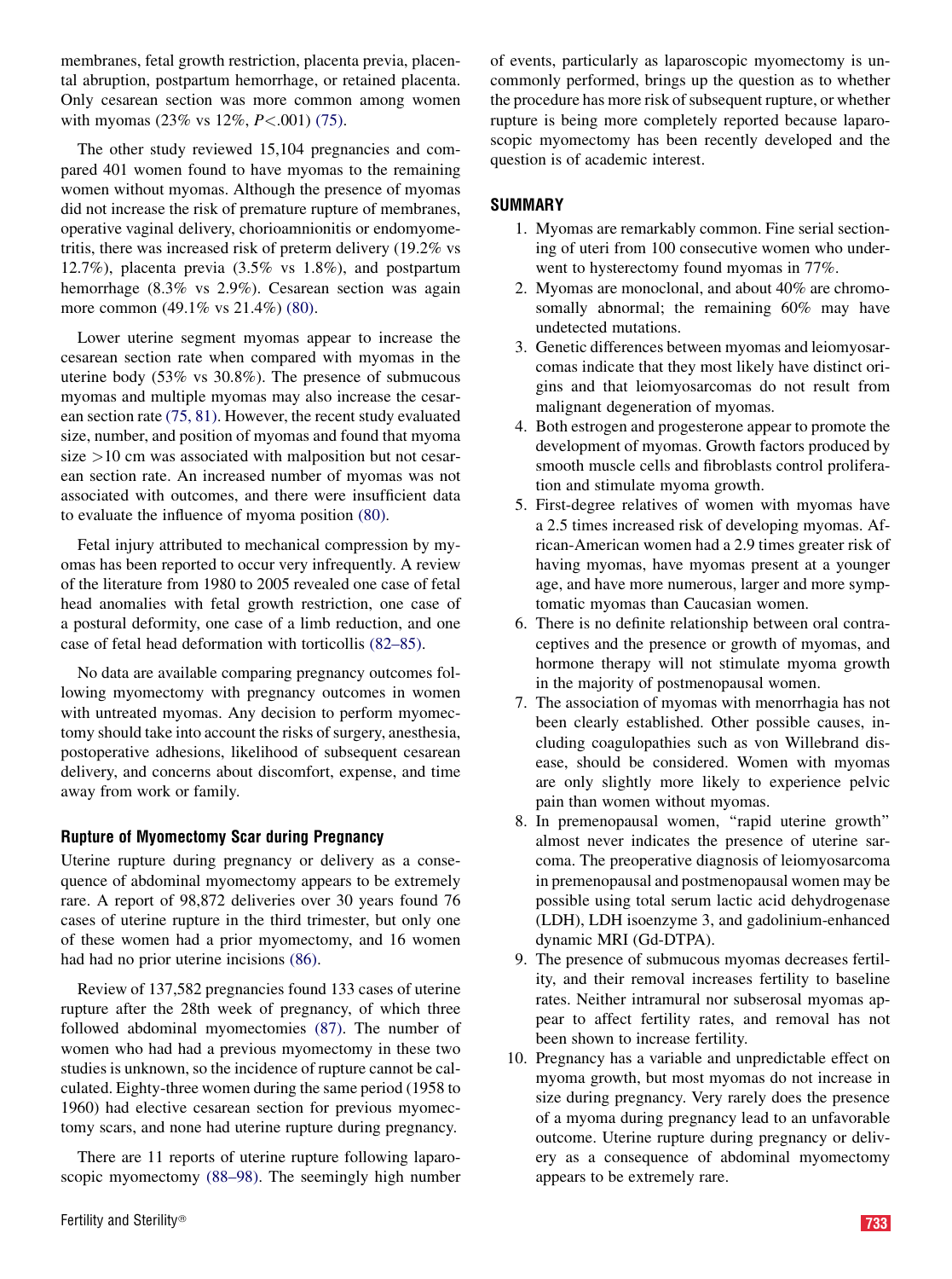## <span id="page-9-0"></span>**REFERENCES**

- 1. Buttram VC Jr, Reiter RC. Uterine leiomyomata: etiology, symptomatology, and management. Fertil Steril 1981;36:433–45.
- 2. Walker CL, Stewart EA. Uterine fibroids: the elephant in the room. Science 2005;308:1589–92.
- 3. Stewart EA, Friedman AJ, Peck K, Nowak RA. Relative overexpression of collagen type I and collagen type III messenger ribonucleic acids by uterine leiomyomas during the proliferative phase of the menstrual cycle. J Clin Endocrinol Metab 1994;79:900–6.
- 4. Ferenczy A, Richart RM, Okagaki T. A comparative ultrastructural study of leiomyosarcoma, cellular leiomyoma, and leiomyoma of the uterus. Cancer 1971;28:1004–18.
- 5. Kawaguchi K, Fujii S, Konishi I, Nanbu Y, Nonogaki H, Mori T. Mitotic activity in uterine leiomyomas during the menstrual cycle. Am J Obstet Gynecol 1989;160:637–41.
- 6. Cramer SF, Patel A. The frequency of uterine leiomyomas. Am J Clin Pathol 1990;94:435–8.
- 7. Day Baird D, Dunson DB, Hill MC, Cousins D, Schectman JM. High cumulative incidence of uterine leiomyoma in black and white women: ultrasound evidence. Am J Obstet Gynecol 2003;188:100–7.
- 8. Farquhar CM, Steiner CA. Hysterectomy rates in the United States 1990–1997. Obstet Gynecol 2002;99:229–34.
- 9. Myers E, Barber M, Couchman G, Datta S, Gray R, Gustilo-Ashby T, et al. Management of uterine fibroids. Vol. 1. AHRQ Evidence Reports, no. 24. AHRQ publication no. 01-E052, July 2001. Available at: [http://www.ncbi.nlm.nih.gov/books/bv.fcgi?rid](http://www.ncbi.nlm.nih.gov/books/bv.fcgi?rid=hstat1.chapter.47755)=[hstat1.chapter.](http://www.ncbi.nlm.nih.gov/books/bv.fcgi?rid=hstat1.chapter.47755) [47755.](http://www.ncbi.nlm.nih.gov/books/bv.fcgi?rid=hstat1.chapter.47755)
- 10. Flake GP, Andersen J, Dixon D. Etiology and pathogenesis of uterine leiomyomas: a review. Environ Health Perspect 2003;111:1037–54.
- 11. Hashimoto K, Azuma C, Kamiura S, Kimura T, Nobunaga T, Kanai T, et al. Clonal determination of uterine leiomyomas by analyzing differential inactivation of the X-chromosome-linked phosphoglycerokinase gene. Gynecol Obstet Invest 1995;40:204–8.
- 12. Ligon AH, Morton CC. Genetics of uterine leiomyomata. Genes Chromosomes Cancer 2000;28:235–45.
- 13. Lee EJ, Kong G, Lee SH, Rho SB, Park CS, Kim BG, et al. Profiling of differentially expressed genes in human uterine leiomyomas. Int J Gynecol Cancer 2005;15:146–54.
- 14. Quade BJ, Wang TY, Sornberger K, Dal Cin P, Mutter GL, Morton CC. Molecular pathogenesis of uterine smooth muscle tumors from transcriptional profiling. Genes Chromosomes Cancer 2004;40:97–108.
- 15. Cook JD, Walker CL. Treatment strategies for uterine leiomyoma: the role of hormonal modulation. Semin Reprod Med 2004;22:105–11.
- 16. Englund K, Blanck A, Gustavsson I, Lundkvist U, Sjoblom P, Norgren A, et al. Sex steroid receptors in human myometrium and fibroids: changes during the menstrual cycle and gonadotropin-releasing hormone treatment. J Clin Endocrinol Metab 1998;83:4092–6.
- 17. Nisolle M, Gillerot S, Casanas-Roux F, Squifflet J, Berliere M, Donnez J. Immunohistochemical study of the proliferation index, oestrogen receptors and progesterone receptors A and B in leiomyomata and normal myometrium during the menstrual cycle and under gonadotrophin-releasing hormone agonist therapy. Hum Reprod 1999;14:2844–50.
- 18. Tiltman AJ. The effect of progestins on the mitotic activity of uterine fibromyomas. Int J Gynecol Pathol 1985;4:89–96.
- 19. Wise LA, Palmer JR, Harlow BL, Spiegelman D, Stewart EA, Adams-Campbell LL, et al. Reproductive factors, hormonal contraception, and risk of uterine leiomyomata in African-American women: a prospective study. Am J Epidemiol 2004;159:113–23.
- 20. Murphy AA, Morales AJ, Kettel LM, Yen SS. Regression of uterine leiomyomata to the antiprogesterone RU486: dose-response effect. Fertil Steril 1995;64:187–90.
- 21. Marshall LM, Spiegelman D, Goldman MB, Manson JE, Colditz GA, Barbieri RL, et al. A prospective study of reproductive factors and oral contraceptive use in relation to the risk of uterine leiomyomata. Fertil Steril 1998;70:432–9.
- 22. Cramer SF, Marchetti C, Freedman J, Padela A. Relationship of myoma cell size and menopausal status in small uterine leiomyomas. Arch Pathol Lab Med 2000;124:1448–53.
- 23. Schwartz SM, Marshall LM, Baird DD. Epidemiologic contributions to understanding the etiology of uterine leiomyomata. Environ Health Perspect 2000;108(Suppl 5):821–7.
- 24. Vikhlyaeva EM, Khodzhaeva ZS, Fantschenko ND. Familial predisposition to uterine leiomyomas. Int J Gynaecol Obstet 1995;51: 127–31.
- 25. Okolo SO, Gentry CC, Perrett CW, Maclean AB. Familial prevalence of uterine fibroids is associated with distinct clinical and molecular features. Hum Reprod 2005;20:2321–4.
- 26. Treloar SA, Martin NG, Dennerstein L, Raphael B, Heath AC. Pathways to hysterectomy: insights from longitudinal twin research. Am J Obstet Gynecol 1992;167:82–8.
- 27. Marshall LM, Spiegelman D, Barbieri RL, Goldman MB, Manson JE, Colditz GA, et al. Variation in the incidence of uterine leiomyoma among premenopausal women by age and race. Obstet Gynecol 1997;90: 967–73.
- 28. Kjerulff KH, Langenberg P, Seidman JD, Stolley PD, Guzinski GM. Uterine leiomyomas. Racial differences in severity, symptoms and age at diagnosis. J Reprod Med 1996;41:483–90.
- 29. Al-Hendy A, Salama SA. Catechol-O-methyltransferase polymorphism is associated with increased uterine leiomyoma risk in different ethnic groups. J Soc Gynecol Invest 2006;13:136–44.
- 30. Ross RK, Pike MC, Vessey MP, Bull D, Yeates D, Casagrande JT. Risk factors for uterine fibroids: reduced risk associated with oral contraceptives. Br Med J (Clin Res Ed) 1986;293:359–62.
- 31. Shikora SA, Niloff JM, Bistrian BR, Forse RA, Blackburn GL. Relationship between obesity and uterine leiomyomata. Nutrition 1991;7:  $251 - 5.$
- 32. Chiaffarino F, Parazzini F, La Vecchia C, Chatenoud L, Di Cintio E, Marsico S. Diet and uterine myomas. Obstet Gynecol 1999;94:395–8.
- 33. Wyshak G, Frisch RE, Albright NL, Albright TE, Schiff I. Lower prevalence of benign diseases of the breast and benign tumours of the reproductive system among former college athletes compared to nonathletes. Br J Cancer 1986;54:841–5.
- 34. Samadi AR, Lee NC, Flanders WD, Boring JR 3rd, Parris EB. Risk factors for self-reported uterine fibroids: a case-control study. Am J Public Health 1996;86:858–62.
- 35. Parazzini F, Negri E, La Vecchia C, Fedele L, Rabaiotti M, Luchini L. Oral contraceptive use and risk of uterine fibroids. Obstet Gynecol 1992;79:430–3.
- 36. Ratner H. Risk factors for uterine fibroids: reduced risk associated with oral contraceptives. Br Med J (Clin Res Ed) 1986;293:1027.
- 37. Palomba S, Sena T, Morelli M, Noia R, Zullo F, Mastrantonio P. Effect of different doses of progestin on uterine leiomyomas in postmenopausal women. Eur J Obstet Gynecol Reprod Biol 2002;102:199–201.
- 38. Palomba S, Sammartino A, Di Carlo C, Affinito P, Zullo F, Nappi C. Effects of raloxifene treatment on uterine leiomyomas in postmenopausal women. Fertil Steril 2001;76:38–43.
- 39. Yang CH, Lee JN, Hsu SC, Kuo CH, Tsai EM. Effect of hormone replacement therapy on uterine fibroids in postmenopausal women a 3-year study. Maturitas 2002;43:35–9.
- 40. Reed SD, Cushing-Haugen KL, Daling JR, Scholes D, Schwartz SM. Postmenopausal estrogen and progestogen therapy and the risk of uterine leiomyomas. Menopause 2004;11:214–22.
- 41. Parazzini F, Negri E, La Vecchia C, Chatenoud L, Ricci E, Guarnerio P. Reproductive factors and risk of uterine fibroids. Epidemiology 1996;7: 440–2.
- 42. Lumbiganon P, Rugpao S, Phandhu-fung S, Laopaiboon M, Vudhikamraksa N, Werawatakul Y. Protective effect of depot-medroxyprogesterone acetate on surgically treated uterine leiomyomas: a multicentre case-control study. Br J Obstet Gynaecol 1996;103: 909–14.
- 43. Baird DD, Dunson DB. Why is parity protective for uterine fibroids? Epidemiology 2003;14:247–50.
- 44. Cesen-Cummings K, Houston KD, Copland JA, Moorman VJ, Walker CL, Davis BJ. Uterine leiomyomas express myometrial contractile-associated proteins involved in pregnancy-related hormone signaling. J Soc Gynecol Investig 2003;10:11–20.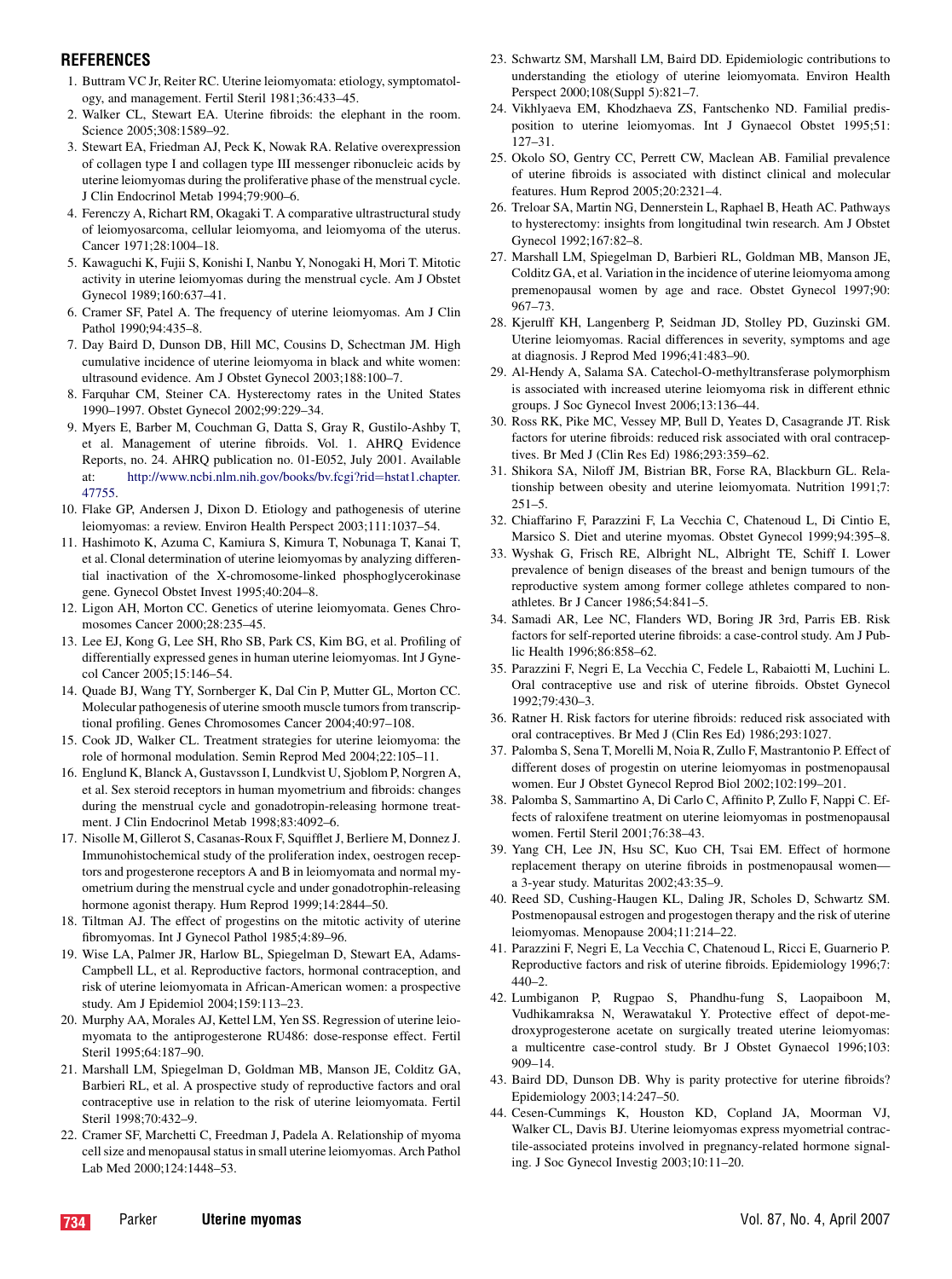- <span id="page-10-0"></span>45. Burbank F. Childbirth and myoma treatment by uterine artery occlusion: do they share a common biology? J Am Assoc Gynecol Laparosc 2004;11:138–52.
- 46. Barbieri RL, McShane PM, Ryan KJ. Constituents of cigarette smoke inhibit human granulosa cell aromatase. Fertil Steril 1986;46:232–6.
- 47. Michnovicz JJ, Hershcopf RJ, Naganuma H, Bradlow HL, Fishman J. Increased 2-hydroxylation of estradiol as a possible mechanism for the anti-estrogenic effect of cigarette smoking. N Engl J Med 1986; 315:1305–9.
- 48. Daniel M, Martin AD, Drinkwater DT. Cigarette smoking, steroid hormones, and bone mineral density in young women. Calcif Tissue Int 1992;50:300–5.
- 49. Wise LA, Palmer JR, Harlow BL, Spiegelman D, Stewart EA, Adams-Campbell LL, et al. Risk of uterine leiomyomata in relation to tobacco, alcohol and caffeine consumption in the Black Women's Health Study. Hum Reprod 2004;19:1746–54.
- 50. Ohtake F, Takeyama K, Matsumoto T, Kitagawa H, Yamamoto Y, Nohara K, et al. Modulation of oestrogen receptor signalling by association with the activated dioxin receptor. Nature 2003;423:545–50.
- 51. Stewart EA, Nowak RA. New concepts in the treatment of uterine leiomyomas. Obstet Gynecol 1998;92:624–7.
- 52. Munro MG, Lukes AS. Abnormal uterine bleeding and underlying hemostatic disorders: report of a consensus process. Fertil Steril 2005;84:1335–7.
- 53. Marino JL, Eskenazi B, Warner M, Samuels S, Vercellini P, Gavoni N, et al. Uterine leiomyoma and menstrual cycle characteristics in a population-based cohort study. Hum Reprod 2004;19:2350–5.
- 54. Wegienka G, Baird DD, Hertz-Picciotto I, Harlow SD, Steege JF, Hill MC, et al. Self-reported heavy bleeding associated with uterine leiomyomata. Obstet Gynecol 2003;101:431–7.
- 55. Farrer-Brown G, Beilby JO, Tarbit MH. Venous changes in the endometrium of myomatous uteri. Obstet Gynecol 1971;38:743–51.
- 56. Farrer-Brown G, Beilby JO, Tarbit MH. The vascular patterns in myomatous uteri. J Obstet Gynaecol Br Commonw 1970;77:967–75.
- 57. Lippman SA, Warner M, Samuels S, Olive D, Vercellini P, Eskenazi B. Uterine fibroids and gynecologic pain symptoms in a population-based study. Fertil Steril 2003;80:1488–94.
- 58. Langer R, Golan A, Neuman M, Schneider D, Bukovsky I, Caspi E. The effect of large uterine fibroids on urinary bladder function and symptoms. Am J Obstet Gynecol 1990;163:1139–41.
- 59. Pron G, Bennett J, Common A, Wall J, Asch M, Sniderman K. The Ontario Uterine Fibroid Embolization Trial. Part 2. Uterine fibroid reduction and symptom relief after uterine artery embolization for fibroids. Fertil Steril 2003;79:120–7.
- 60. DeWaay DJ, Syrop CH, Nygaard IE, Davis WA, Van Voorhis BJ. Natural history of uterine polyps and leiomyomata. Obstet Gynecol 2002;100: 3–7.
- 61. Davis BJ. Davis B. Uterine leiomyoma longitudinal interventions studies: the fibroid growth. Presented at National Institutes of Health 2nd International Congress on Advances in Uterine Leiomyoma Research, February 24–25, Bethesda, Maryland. Available at: [http://orwh.od.nih.](http://orwh.od.nih.gov/fibroid_conference/davis.pdf) [gov/fibroid\\_conference/davis.pdf.](http://orwh.od.nih.gov/fibroid_conference/davis.pdf)
- 62. Parker WH, Fu YS, Berek JS. Uterine sarcoma in patients operated on for presumed leiomyoma and rapidly growing leiomyoma. Obstet Gynecol 1994;83:414–8.
- 63. Boutselis JG, Ullery JC. Sarcoma of the uterus. Obstet Gynecol 1962;20: 23–35.
- 64. Brooks SE, Zhan M, Cote T, Baquet CR. Surveillance, epidemiology, and end results analysis of 2677 cases of uterine sarcoma 1989–1999. Gynecol Oncol 2004;93:204–8.
- 65. Cantuaria GH, Angioli R, Frost L, Duncan R, Penalver MA. Comparison of bimanual examination with ultrasound examination before hysterectomy for uterine leiomyoma. Obstet Gynecol 1998;92:109–12.
- 66. American College of Obstetricians and Gynecologists, Committee on Practice Bulletins, Gynecology. ACOG practice bulletin. Surgical alternatives to hysterectomy in the management of leiomyomas. Number 16, May 2000 (replaces educational bulletin number 192, May 1994). Int J Gynaecol Obstet 2001;73:285–93.
- 67. Dueholm M, Lundorf E, Hansen ES, Ledertoug S, Olesen F. Accuracy of magnetic resonance imaging and transvaginal ultrasonography in the diagnosis, mapping, and measurement of uterine myomas. Am J Obstet Gynecol 2002;186:409–15.
- 68. Dueholm M, Lundorf E, Hansen ES, Ledertoug S, Olesen F. Evaluation of the uterine cavity with magnetic resonance imaging, transvaginal sonography, hysterosonographic examination, and diagnostic hysteroscopy. Fertil Steril 2001;76:350–7.
- 69. Dueholm M, Lundorf E, Sorensen JS, Ledertoug S, Olesen F, Laursen H. Reproducibility of evaluation of the uterus by transvaginal sonography, hysterosonographic examination, hysteroscopy and magnetic resonance imaging. Hum Reprod 2002;17:195–200.
- 70. Dueholm M, Lundorf E, Hansen ES, Sorensen JS, Ledertoug S, Olesen F. Magnetic resonance imaging and transvaginal ultrasonography for the diagnosis of adenomyosis. Fertil Steril 2001;76:588–94.
- 71. Dueholm M, Lundorf E, Olesen F. Imaging techniques for evaluation of the uterine cavity and endometrium in premenopausal patients before minimally invasive surgery. Obstet Gynecol Surv 2002;57:388–403.
- 72. Goto A, Takeuchi S, Sugimura K, Maruo T. Usefulness of Gd-DTPA contrast-enhanced dynamic MRI and serum determination of LDH and its isozymes in the differential diagnosis of leiomyosarcoma from degenerated leiomyoma of the uterus. Int J Gynecol Cancer 2002;12:354–61.
- 73. Pritts EA. Fibroids and infertility: a systematic review of the evidence. Obstet Gynecol Surv 2001;56:483–91.
- 74. Cooper NP, Okolo S. Fibroids in pregnancy—common but poorly understood. Obstet Gynecol Surv 2005;60:132–8.
- 75. Vergani P, Ghidini A, Strobelt N, Roncaglia N, Locatelli A, Lapinski RH, et al. Do uterine leiomyomas influence pregnancy outcome? Am J Perinatol 1994;11:356–8.
- 76. Muram D, Gillieson M, Walters JH. Myomas of the uterus in pregnancy: ultrasonographic follow-up. Am J Obstet Gynecol 1980;138:16–9.
- 77. Rosati P, Exacoustos C, Mancuso S. Longitudinal evaluation of uterine myoma growth during pregnancy. A sonographic study. J Ultrasound Med 1992;11:511–5.
- 78. Lev-Toaff AS, Coleman BG, Arger PH, Mintz MC, Arenson RL, Toaff ME. Leiomyomas in pregnancy: sonographic study. Radiology 1987;164:375–80.
- 79. Katz VL, Dotters DJ, Droegemeuller W. Complications of uterine leiomyomas in pregnancy. Obstet Gynecol 1989;73:593–6.
- 80. Qidwai GI, Caughey AB, Jacoby AF. Obstetric outcomes in women with sonographically identified uterine leiomyomata. Obstet Gynecol 2006;107:376–82.
- 81. Coronado GD, Marshall LM, Schwartz SM. Complications in pregnancy, labor, and delivery with uterine leiomyomas: a population-based study. Obstet Gynecol 2000;95:764–9.
- 82. Joo JG, Inovay J, Silhavy M, Papp Z. Successful enucleation of a necrotizing fibroid causing oligohydramnios and fetal postural deformity in the 25th week of gestation. A case report. J Reprod Med 2001;46: 923–5.
- 83. Graham JM Jr. The association between limb anomalies and spatiallyrestricting uterine environments. Prog Clin Biol Res 1985;163C:99–103.
- 84. Romero R, Chervenak FA, DeVore G, Tortora M, Hobbins JC. Fetal head deformation and congenital torticollis associated with a uterine tumor. Am J Obstet Gynecol 1981;141:839–40.
- 85. Chuang J, Tsai HW, Hwang JL. Fetal compression syndrome caused by myoma in pregnancy: a case report. Acta Obstet Gynecol Scand 2001;80: 472–3.
- 86. Palerme GR, Friedman EA. Rupture of the gravid uterus in the third trimester. Am J Obstet Gynecol 1966;94:571–6.
- 87. Garnet JD. Uterine rupture during pregnancy. an analysis of 133 patients. Obstet Gynecol 1964;23:898–905.
- 88. Pelosi MA 3rd, Pelosi MA. Spontaneous uterine rupture at thirty-three weeks subsequent to previous superficial laparoscopic myomectomy. Am J Obstet Gynecol 1997;177:1547–9.
- 89. Hasbargen U, Summerer-Moustaki M, Hillemanns P, Scheidler J, Kimmig R, Hepp H. Uterine dehiscence in a nullipara, diagnosed by MRI, following use of unipolar electrocautery during laparoscopic myomectomy: case report. Hum Reprod 2002;17:2180–2.